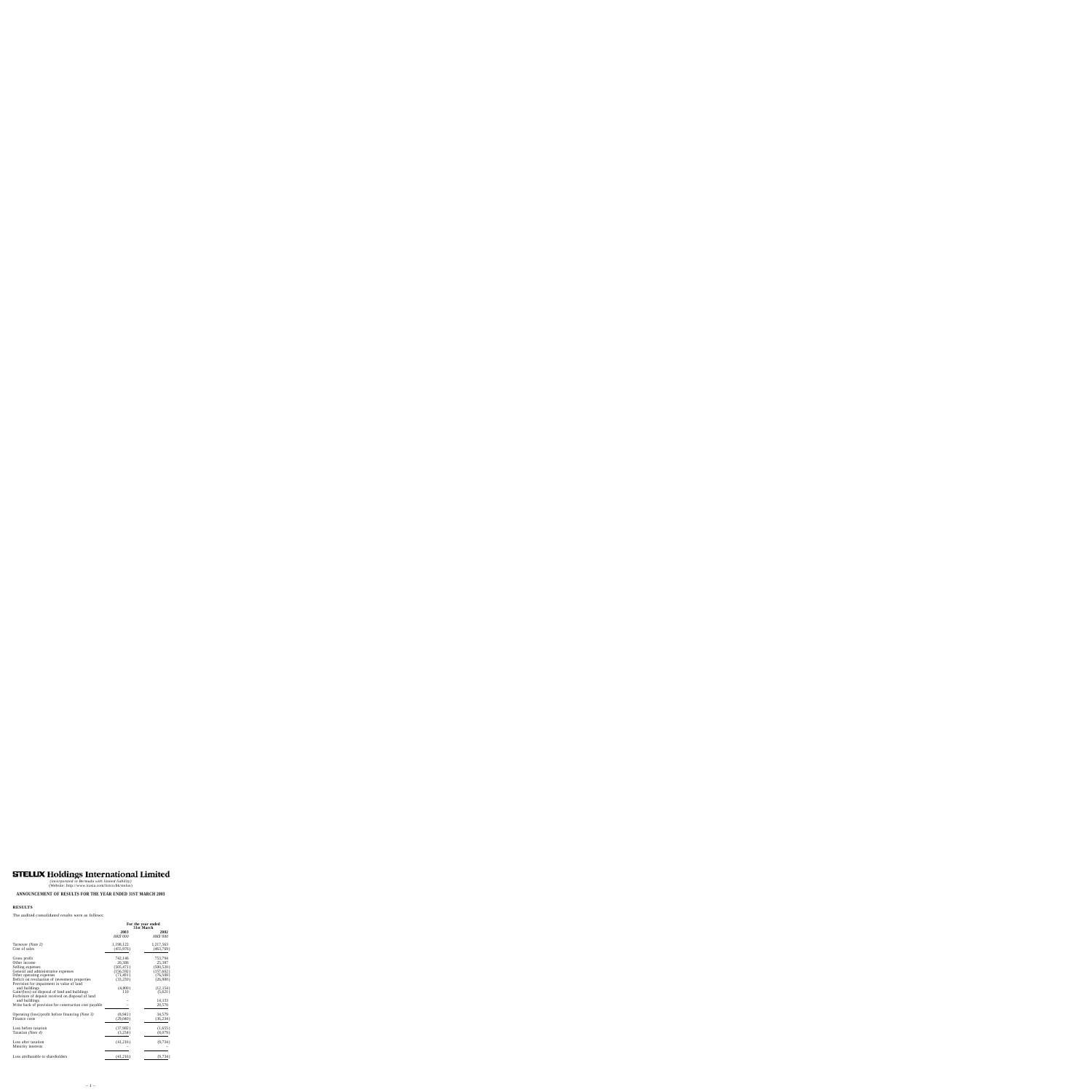|                                    | HK cents | HK cents |
|------------------------------------|----------|----------|
| Loss per share ( <i>Note</i> $6$ ) |          |          |
| – basic                            | (4.40)   | (1.04)   |
| - diluted                          | N/A      | N/A      |

*Notes:–*

#### **1.Basis of preparation**

The accounts have been prepared in accordance with accounting principles generally accepted in Hong Kong and comply with accounting standards issued by the Hong Kong Society of Accountants ("HKSA").

In the current year, the Group adopted the following Statements of Standard Accounting Practice ("SSAPs") issued by the HKSA which are effective for accounting periods commencing on or after 1st January 2002:

| : Presentation of financial statements |
|----------------------------------------|
| : Foreign currency translations        |
| : Cash flow statements                 |
| : Employee benefits                    |
|                                        |

The adoption of these new and revised SSAPs has no material effect on the Group's results other than presentational changes in respect of the presentation of consolidated statement of changes in equity and consolidated cash flow statement. Certain comparative figures have been reclassified to conform with the current year's presentation.

#### **2.Segment information**

*By business segments*

|                                                  | 2003                   |                             |                                          |                                 |                     |
|--------------------------------------------------|------------------------|-----------------------------|------------------------------------------|---------------------------------|---------------------|
|                                                  | Investment<br>HK\$'000 | <b>Property</b><br>HK\$'000 | <b>Retail and</b><br>trading<br>HK\$'000 | <b>Eliminations</b><br>HK\$'000 | Group<br>HK\$'000   |
| Turnover                                         | 2,042                  | 50,623                      | 1,156,480                                | (11,023)                        | 1,198,122           |
| Segment results                                  | 2,042                  | (16, 247)                   | 31,539                                   |                                 | 17,334              |
| Net corporate expenses                           |                        |                             |                                          |                                 | (26, 276)           |
| Operating loss before financing<br>Finance costs |                        |                             |                                          |                                 | (8,942)<br>(29,040) |
| Loss before taxation<br>Taxation                 |                        |                             |                                          |                                 | (37,982)<br>(3,234) |
| Loss after taxation<br>Minority interests        |                        |                             |                                          |                                 | (41,216)            |
| Loss attributable to shareholders                |                        |                             |                                          |                                 | (41,216)            |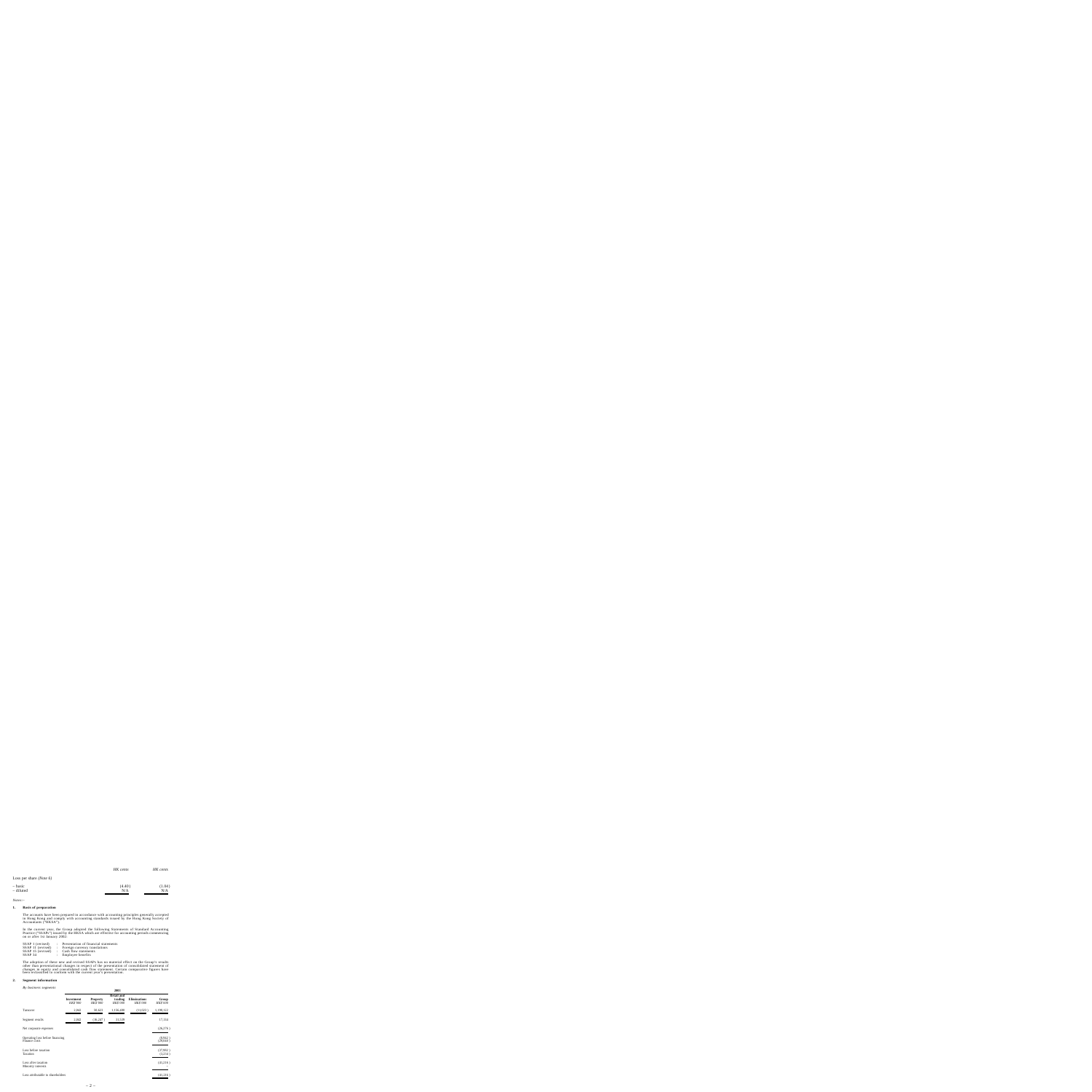|                                                    | 2002                   |                             |                                          |                          |                     |
|----------------------------------------------------|------------------------|-----------------------------|------------------------------------------|--------------------------|---------------------|
|                                                    | Investment<br>HK\$'000 | <b>Property</b><br>HK\$'000 | <b>Retail and</b><br>trading<br>HK\$'000 | Eliminations<br>HK\$'000 | Group<br>HK\$'000   |
| Turnover                                           | 1,988                  | 51,722                      | 1,176,306                                | (12, 453)                | 1,217,563           |
| Segment results                                    | 1,971                  | 17,842                      | 43,293                                   |                          | 63,106              |
| Net corporate expenses                             |                        |                             |                                          |                          | (28,527)            |
| Operating profit before financing<br>Finance costs |                        |                             |                                          |                          | 34,579<br>(36, 234) |
| Loss before taxation<br>Taxation                   |                        |                             |                                          |                          | (1,655)<br>(8,079)  |
| Loss after taxation<br>Minority interests          |                        |                             |                                          |                          | (9, 734)            |
| Loss attributable to shareholders                  |                        |                             |                                          |                          | (9, 734)            |

# *By geographical segments*

|                                                                                      | 2003                                            |                                             | 2002                                              |                                              |
|--------------------------------------------------------------------------------------|-------------------------------------------------|---------------------------------------------|---------------------------------------------------|----------------------------------------------|
|                                                                                      | Turnover<br>HK\$'000                            | Segment<br>results<br>HK\$'000              | Turnover<br>HK\$'000                              | Segment<br>results<br>HK\$'000               |
| Hong Kong<br>South East and Far East Asia<br>Europe<br>North America<br>PRC Mainland | 702,719<br>278,482<br>197,911<br>9,213<br>9,797 | (40, 346)<br>19,245<br>37,364<br>490<br>581 | 745,659<br>277,787<br>167,830<br>14,118<br>12,169 | 13,875<br>10,403<br>38,211<br>(887)<br>1,504 |
|                                                                                      | 1,198,122                                       | 17,334                                      | 1,217,563                                         | 63,106                                       |

# **3.Operating (loss)/profit before financing**

|                                                                    | For the year ended<br>31st March |                  |
|--------------------------------------------------------------------|----------------------------------|------------------|
|                                                                    | 2003<br>HK\$'000                 | 2002<br>HK\$'000 |
| Operating (loss)/profit before financing is stated after charging: |                                  |                  |
| Depreciation                                                       |                                  |                  |
| Owned fixed assets                                                 | 50,757                           | 53,120           |
| Leased fixed assets                                                | 603                              | 398              |
| Amortisation of trademarks and patents                             | 1,850                            | 2,351            |
| Loss on disposal of fixed assets                                   | 463                              | 1,721            |
| Loss on sales of marketable securities                             |                                  | 17               |
| Legal expenses written off                                         | 10,842                           |                  |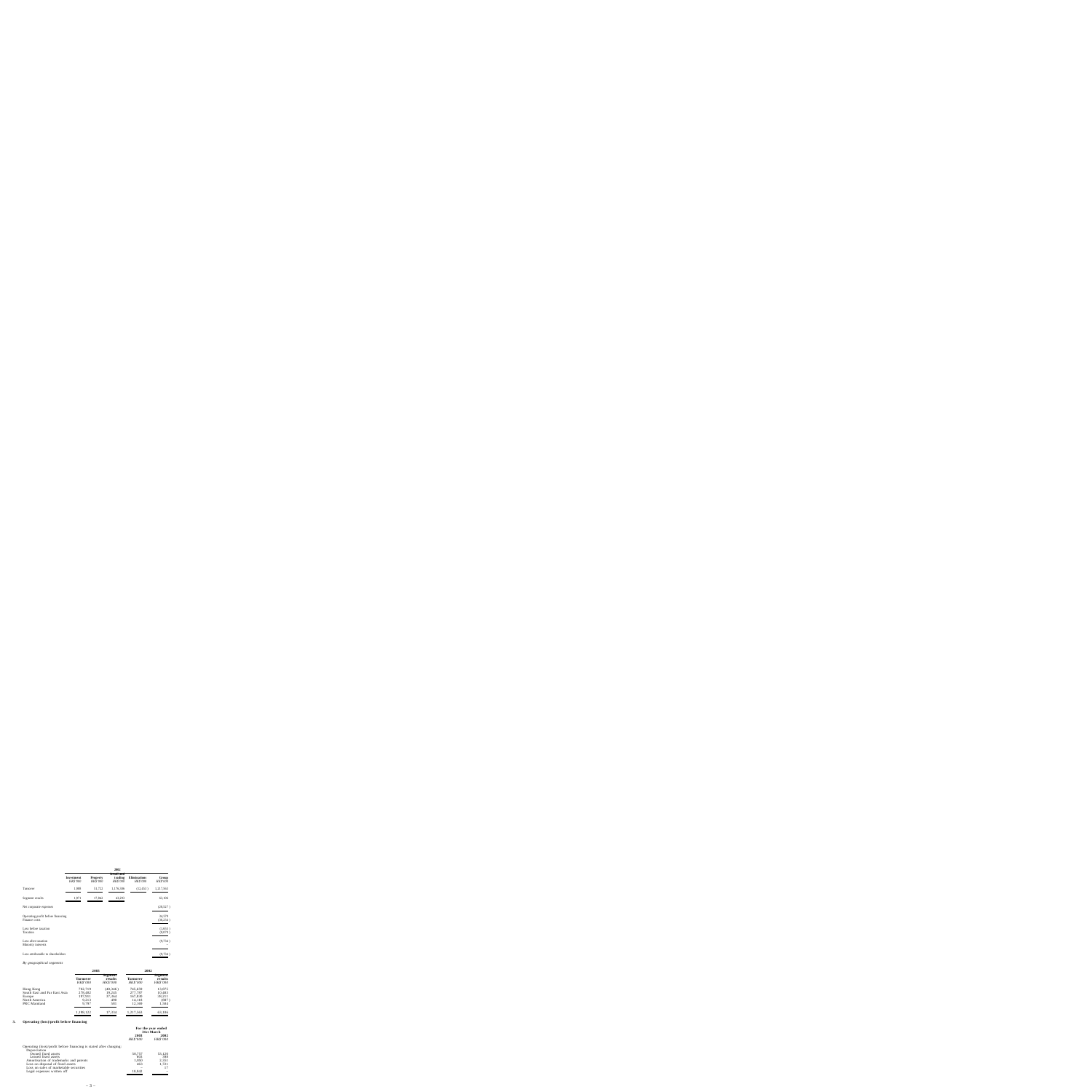| and after crediting: |       |       |
|----------------------|-------|-------|
| Dividend income      | 1,946 | 1,456 |
| Interest income      | 6,988 | 7,300 |
|                      |       |       |

#### **4.Taxation**

Hong Kong profits tax has been provided at the rate of 16% (2002: 16%) on the estimated assessable profit for the year less relief for available tax losses. Taxation on overseas profits has been calculated on the estimated assessable profit for the year at the rates of taxation prevailing in the countries in which the Group operates.

The amount of taxation charged to the audited consolidated results represents:

|                                                                                        | For the year ended<br>31st March |                  |
|----------------------------------------------------------------------------------------|----------------------------------|------------------|
|                                                                                        | 2003<br>HK\$'000                 | 2002<br>HK\$'000 |
| Hong Kong profits tax<br>Current taxation<br>Under provision in respect of prior years | (62)                             | (29)<br>(4,325)  |
|                                                                                        | (62)                             | (4,354)          |
| Overseas profits tax<br>Current taxation<br>Over provision in respect of prior years   | (3,249)<br>77                    | (4,794)<br>1,069 |
|                                                                                        | (3,172)                          | (3,725)          |
|                                                                                        | (3,234)                          | (8,079)          |

#### **5.Final dividends**

The directors do not recommend the payment of a dividend for the year (2002: Nil).

#### **6.Loss per share**

The calculation of basic loss per share is based on the Group's loss attributable to shareholders of HK\$41,216,000 (2002: HK\$9,734,000) and on the weighted average number of 936,340,023 shares (2002: 936,340,023 shares) in issue during the year.

The exercise of the share options granted by the Group would have an anti-dilutive effect on the loss per share for both years.

#### **7.Contingent liabilities**

The status of the Group's arbitration for Stelux House was fully disclosed in the Annual Report 2002. There was no significant change during the year except that the arbitration hearing for the claims took place in the fourth quarter of 2002. To date, the arbitration award has not been handed down. In the opinion of the directors, the Group is not required to make any provisions for the claims by the contractor.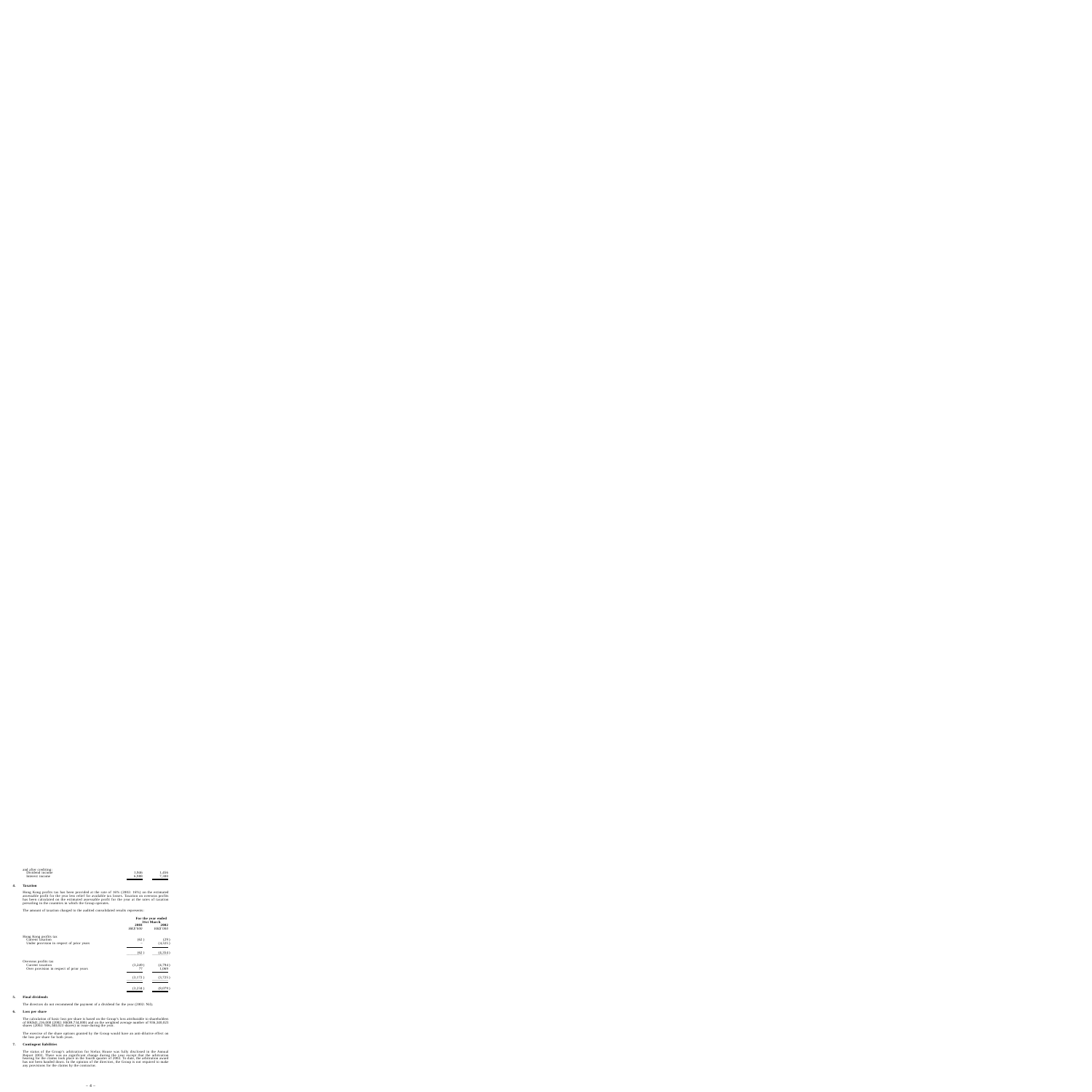# **MANAGEMENT DISCUSSION AND ANALYSIS**

Group turnover this year was HK\$1,198 million slightly lower than the previous year's turnover of HK\$1,217 million. This year the Group reported a larger loss attributable to shareholders of HK\$41 million compared to HK\$10 million last year. Losses this year were due primarily to a provision of HK\$38 million on the revaluation on investment properties and provision for the impairment in value of land and buildings.

## **Retail and Trading Division**

Our core retail and trading businesses posted a drop in profit to HK\$18 million this year, compared to a profit of HK\$27 million reported last year. Turnover dropped marginally by less than 2%. Strategies implemented so far, like selective expansion in some Asian countries, operational improvements to better margins and effective cost controls contributed to the positive performance. However, the smaller profit posted was due to the joint impact of SARS and uncertainty stemming from the Iraqi War.

*City Chain*

Our City Chain Hong Kong and Asian operations posted a higher profit of HK\$24 million compared to a profit of HK\$16 million last year. Turnover fell by 6.5%. SARS dragged down Hong Kong's performance in the month of March – a period when seasonal sales traditionally contribute significantly to turnover.

Individual operations in Thailand, Singapore, Malaysia and Macau reported positive results with the exception of Taiwan reporting a loss of HK\$5 million. Restructuring activities have been completed in Taiwan the effect of which is to maintain a minimum retail presence in several key locations.

"adidas", "Cyma" and "Solvil et Titus" watch brand counters have been established in key locations in China to further enhance brand identity amongst Chinese consumers. Two City Chain shops have also been opened in Guangzhou.

#### *Optical 88*

Our Optical 88 Hong Kong and Asian operations reported a profit of HK\$3 million compared to a loss of HK\$1 million last year. Turnover was maintained. Better gross margins and the closure of non-performing shops contributed to the improved results. Staff enhancement training at all levels has taken place this year in Hong Kong as a means of improving quality of services. We expect to see further improvement in gross margins next year.

Two Optical 88 shops have also been opened in Guangzhou.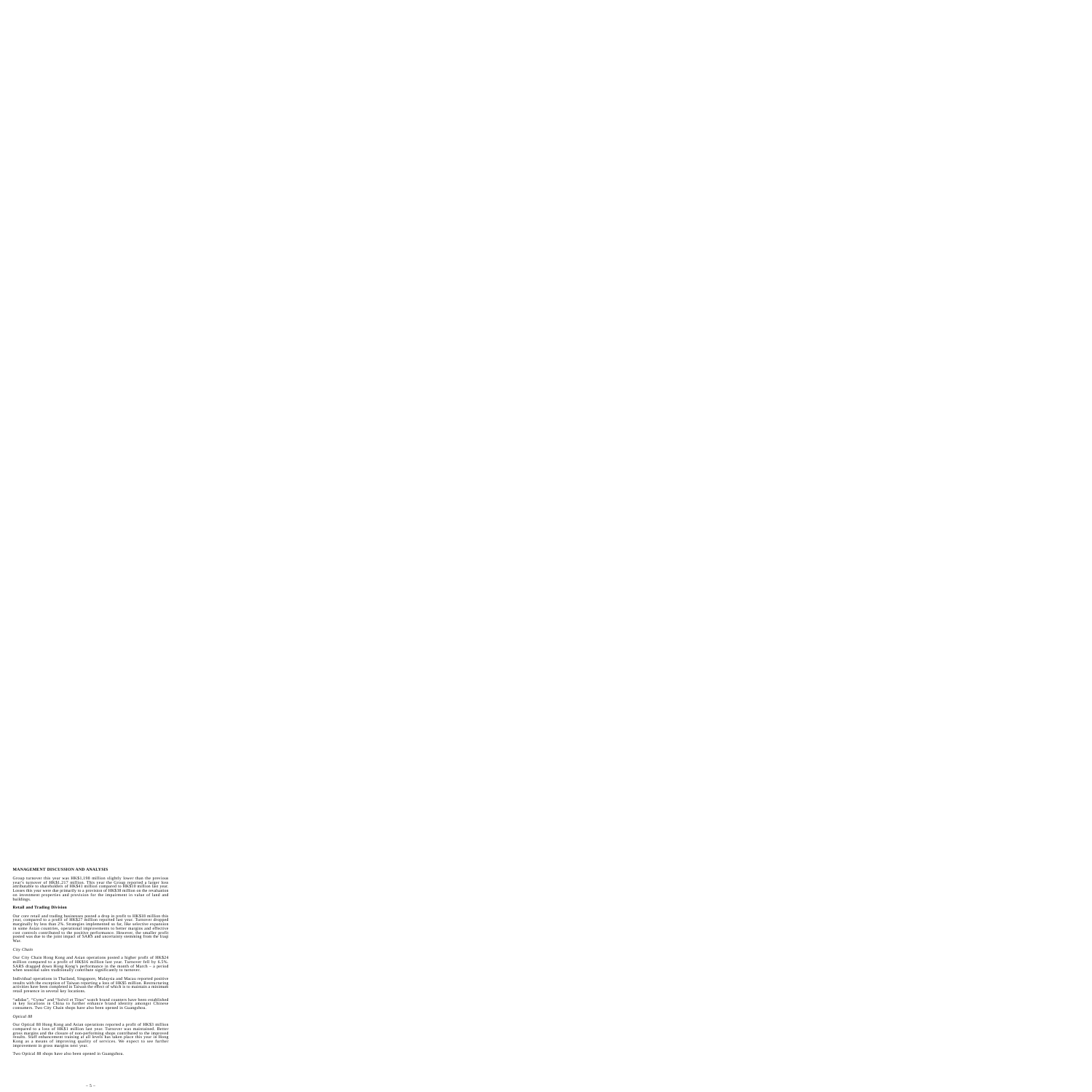## *Hipo.fant*

Our Hipo.fant Hong Kong and Asian operations reported poor results with a loss of HK\$14 million, compared to a loss last year of around HK\$4 million. Turnover was down by 8%. In Hong Kong, weak sentiment and low margins due to heavy discounting contributed to the poor performance. Initial response to the new face of Hipo.fant and new product lines unveiled in February 2003 was positive but much of that impact was whittled away by the SARS outbreak in early March. Cost control measures have now been implemented to improve overall results in the next year.

## *Watch Assembly, Export and Trading*

The profits of our export and overseas trading subsidiaries and watch assembly subsidiaries dropped considerably this year from a profit of HK\$16 million last year to a profit of HK\$5 million this year. The result was affected by uncertainty surrounding the Iraqi War during the year.

#### **Property Investment**

Stelux House continues to contribute stable income to the Group. Rental income for the year was approximately HK\$33 million (2002: HK\$32 million). The total floor area occupied was 93.27% (2002: 91.02%).

#### **Prospects**

The SARS outbreak has impacted on the first quarter's (2003/2004) retail sales turnover across Hong Kong and Asia. Market conditions in Hong Kong will remain tough. Although the return of visitors over the next few months will help to boost turnover to pre-SARS levels, we do not expect to see a marked improvement from our Hong Kong retail business next year as local purchasing power is still weak. Consolidation will continue with the closure of non-performing shops. Together with better cost control and better margins, we expect our Hong Kong business to remain profitable.

We shall continue to focus on selective expansion in Asian countries for all three chains next year. We expect this region to post improved profits in the next year.

Through the year much preparatory work has been done in China in anticipation of the lifting of retail restrictions in 2004. This preparatory work will continue for all three chains next year. In particular, Hipo.fant will set up brand counters in key cities in China.

#### **FINANCE**

The Group's bank borrowings at balance sheet date were HK\$529 million (2002: HK\$511 million), out of which, HK\$264 million (2002: HK\$235 million) were repayable within 12 months. The Group's gearing ratio at balance sheet date was 0.74 (2002: 0.68), which was calculated based on the Group's bank borrowings and shareholders' funds of HK\$710 million (2002: HK\$746 million).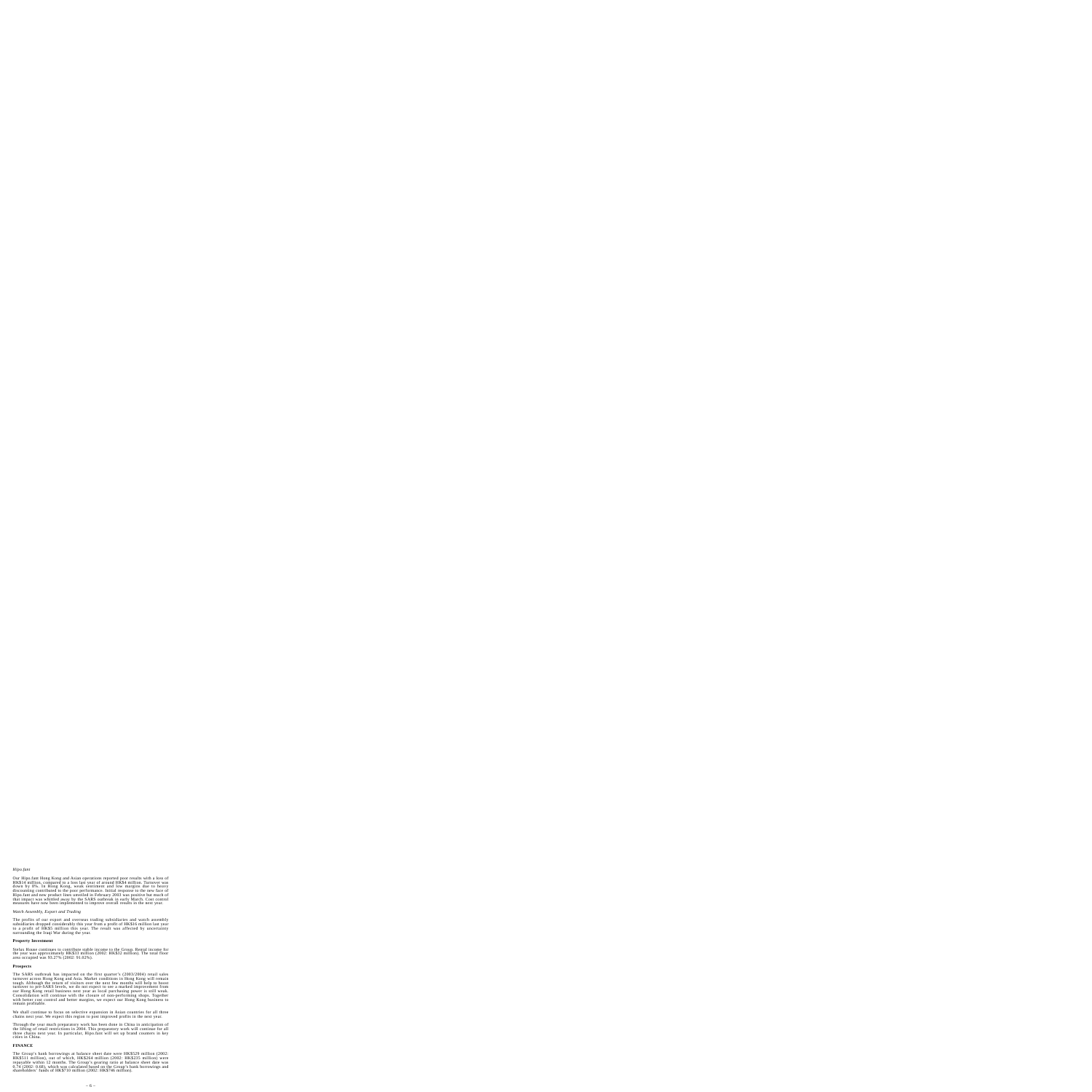Of the Group's bank borrowings, 3% (2002: 3%) were denominated in foreign currencies. The Group's bank borrowings denominated in Hong Kong Dollars were on a floating rate basis at either bank prime lending rates or short term inter-bank offer rates.

The Group does not engage in speculative derivative trading.

## **CAPITAL STRUCTURE OF THE GROUP**

There was no change in the capital structure of the Group during the year except that 6,000,000 share options have lapsed during the year. Details of outstanding share options will be disclosed in the Group's Annual Report 2003.

## **CHANGES IN THE COMPOSITION OF THE GROUP DURING THE YEAR**

There was no change in the composition of the Group during the year.

#### **NUMBER AND REMUNERATION OF EMPLOYEES, REMUNERATION POLICIES, BONUS AND TRAINING SCHEMES**

The Group's remuneration policies are reviewed on a regular basis and remuneration packages are in line with market practices in the relevant countries where the Group operates. As of 31st March 2003, the Group had 1,773 (2002:1,817) employees.

## **DETAILS OF THE CHARGES ON GROUP ASSETS**

At 31st March 2003, certain of the Group's land and buildings amounting to HK\$169 million (2002: HK\$176 million), investment properties amounting to HK\$532 million (2002: HK\$565 million), bank deposits amounting to HK\$2 million (2002: Nil) and other debtor amounting to HK\$50 million (2002: Nil) were pledged to secure banking facilities granted to the Group.

## **PURCHASE, SALE OR REDEMPTION OF LISTED SECURITIES**

During the year, there was no purchase, sale or redemption by the Company, or any of its subsidiary companies, of the Company's listed securities.

#### **CODE OF BEST PRACTICE**

In the opinion of the Directors, the Company has complied with the Code of Best Practice as set out in Appendix 14 of the Rules Governing the Listing of Securities on The Stock Exchange of Hong Kong Limited throughout the year except that the independent non-executive directors of the Company are not appointed for a specific term.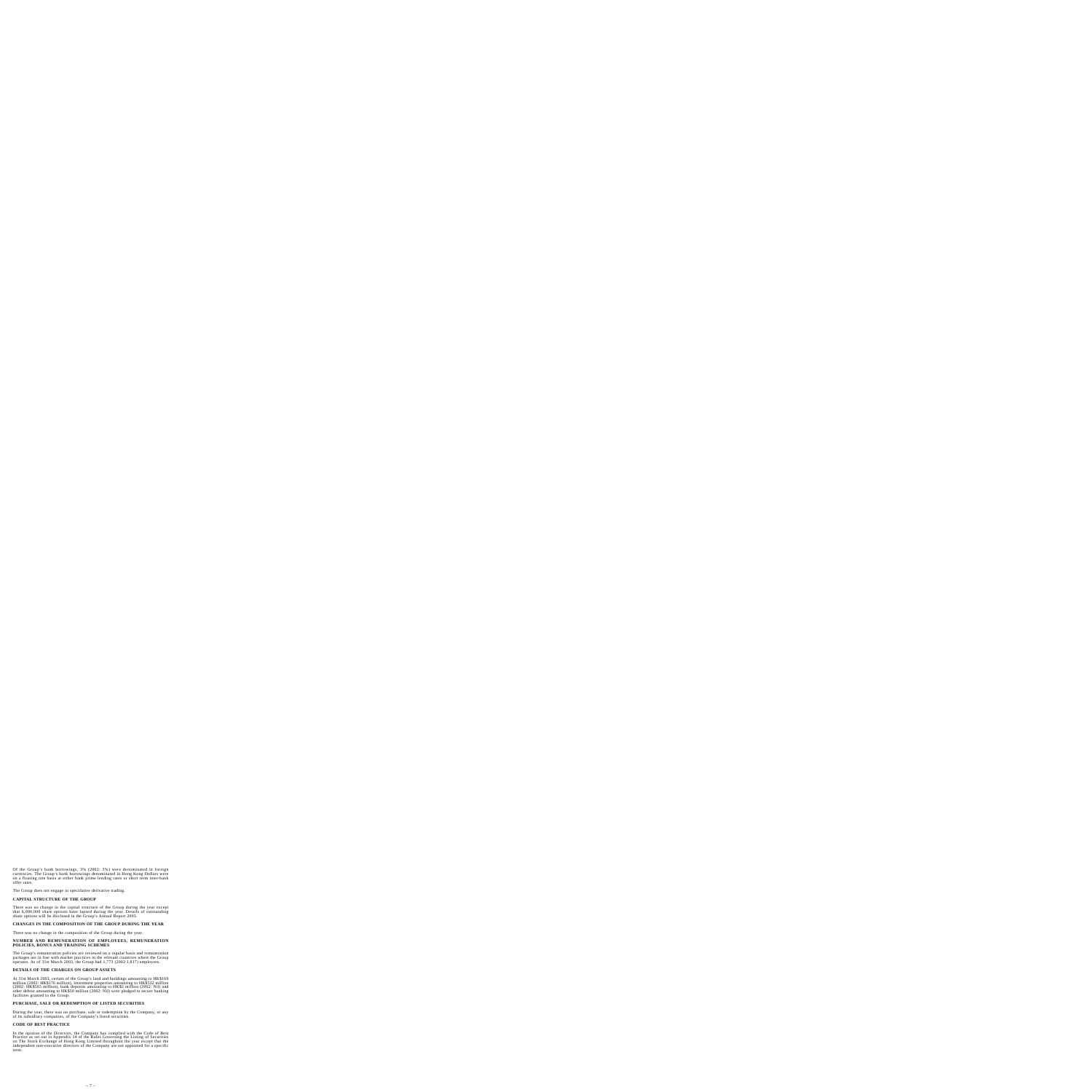#### **DISCLOSURE OF INFORMATION ON THE STOCK EXCHANGE'S WEBSITE**

A detailed announcement of annual results of the Group for the year ended 31st March 2003 containing all the information required by paragraphs 45(1) to 45(3) of Appendix 16 of the Listing Rules will be published on the website of the Stock Exchange (http://www.hkex.com.hk) in due course.

> On behalf of the Board **Joseph C. C. Wong** *Managing Director*

HONG KONG, 17th July 2003

# **NOTICE OF ANNUAL GENERAL MEETING**

NOTICE IS HEREBY GIVEN that the annual general meeting of Stelux Holdings International Limited (the "Company") will be held at 5/F., Stelux House, 698 Prince Edward Road East, San Po Kong, Kowloon, Hong Kong on Friday, 5th September, 2003 at 11:30 a.m. for the following purposes:–

- 1. To receive and consider the audited financial statements of the Company and the reports of the Directors and Auditors thereon for the year ended 31st March, 2003:
- 2. To elect Directors and to authorise the Board to fix the remuneration of the Directors for the ensuing year;
- 3. To consider and, if thought fit, re-appoint PricewaterhouseCoopers as Auditors of the Company to hold office from the conclusion of the meeting until the conclusion of the next annual general meeting of the Company and to authorise the Directors to fix their remuneration;
- 4. As special businesses:

#### **ORDINARY RESOLUTIONS**

To consider and, if thought fit, adopt with or without amendments, the following ordinary resolutions:–

- $(A)$  "THAT:
	- (i) subject to paragraph (ii) below, the exercise by the Directors of the Company during the Relevant Period of all the powers of the Company to purchase shares of the Company be and it is hereby generally and unconditionally approved;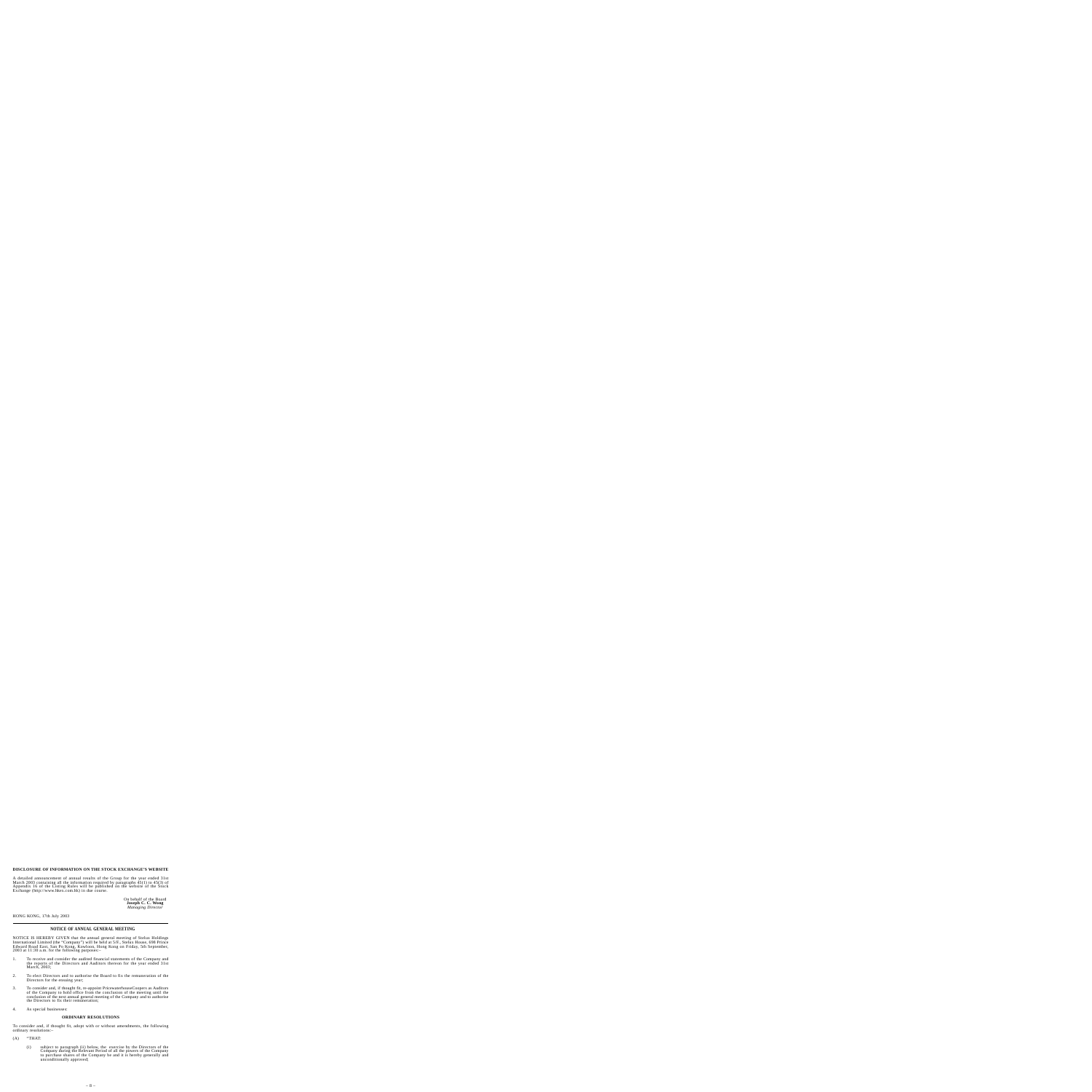- (ii) the aggregate nominal amount of shares which may be purchased on The Stock Exchange of Hong Kong Limited or any other stock exchange recognised for this purpose by the Securities and Futures Commission of Hong Kong and The Stock Exchange of Hong Kong Limited under the Hong Kong Code on Share Repurchases pursuant to the approval in paragraph (i) above shall not exceed 10 per cent. of the aggregate nominal amount of the share capital of the Company in issue at the date of passing this resolution, and the said approval shall be limited accordingly; and
- (iii) for the purpose of this resolution "Relevant Period" means the period from the passing of this resolution until whichever is the earlier of:
	- (a) the conclusion of the next annual general meeting of the Company;
	- (b) the expiration of the period within which the next annual general meeting of the Company is required by the Bye-laws of the Company or The Companies Act 1981 of Bermuda (as amended) to be held; and
	- (c) the revocation or variation of the authority given under this resolution by ordinary resolution of the shareholders in general meeting."
- $(B)$  "THAT:
	- (i) subject to paragraph (iii) below and subject to the consent of the Bermuda Monetary Authority, the exercise by the Directors of the Company during the Relevant Period of all the powers of the Company to allot, issue and deal with additional shares in the capital of the Company and to make or grant offers, agreements and options which might require the exercise of such power be and it is hereby generally and unconditionally approved;
	- (ii) the approval in paragraph (i) shall authorise the Directors of the Company during the Relevant Period to make or grant offers, agreements and options which might require the exercise of such power after the end of the Relevant Period;
	- (iii) the aggregate nominal amount of share capital allotted or agreed conditionally or unconditionally to be allotted (whether pursuant to an option or otherwise) by the Directors of the Company pursuant to the approval in paragraph (i), otherwise than pursuant to (a) a Rights Issue, (b) the exercise of rights of subscription or conversion under the terms of any warrants issued by the Company or any securities which are convertible into shares of the Company (c) any option scheme or similar arrangement for the time being adopted for the grant or issue to officers and/or employees of the Company and/or any of its subsidiaries of shares or rights to acquire shares of the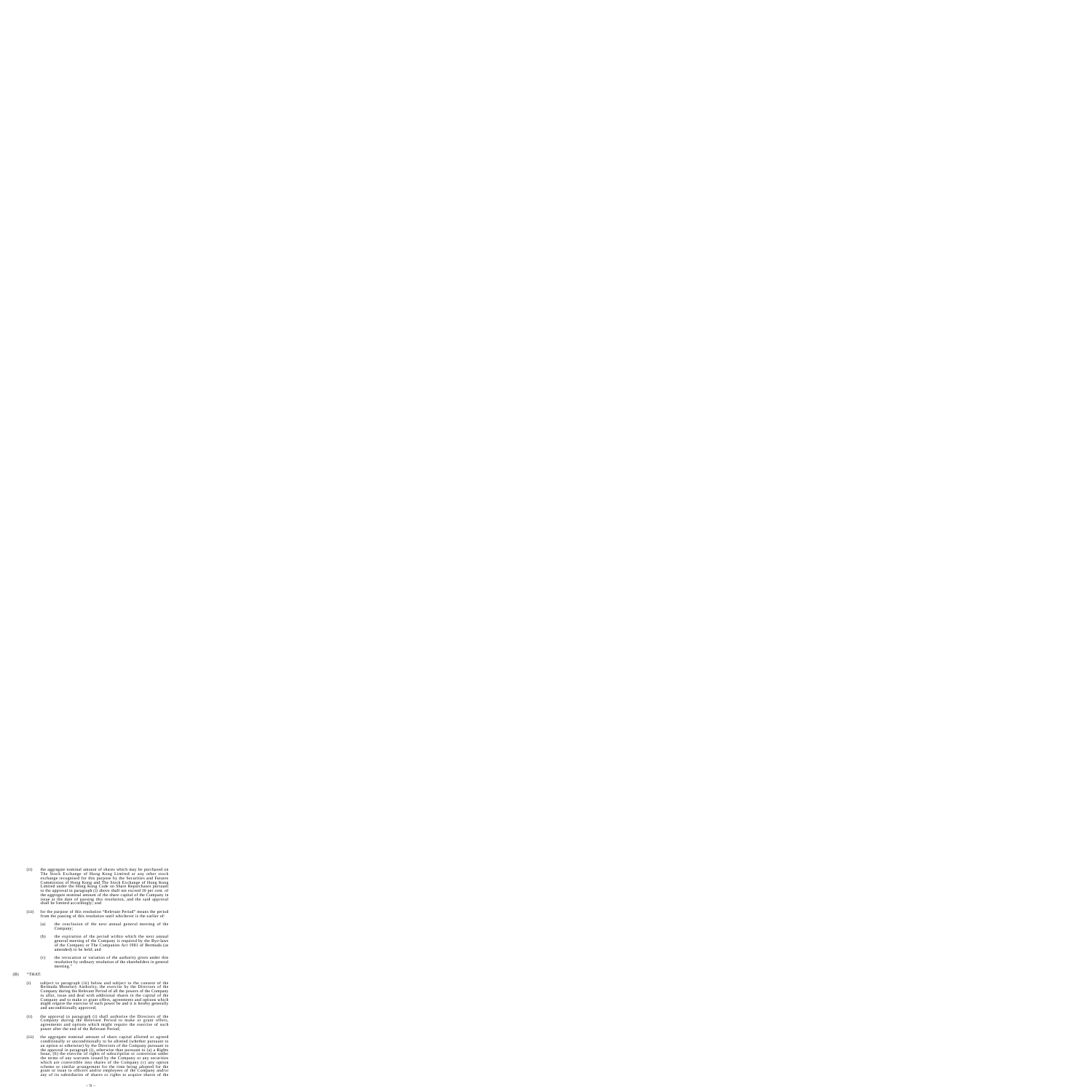Company or (d) any scrip dividend or similar arrangement providing for the allotment of shares in lieu of the whole or part of a dividend on shares of the Company, shall not exceed the aggregate of: (aa) 20 per cent. of the aggregate nominal amount of the share capital of the Company in issue at the date of passing this resolution and (bb) (if the Directors are so authorised by a separate ordinary resolution of the shareholders of the Company) the nominal amount of share capital of the Company repurchased by the Company subsequent to the passing of this resolution (up to a maximum equivalent to 10 per cent. of the aggregate nominal amount of the share capital of the Company in issue at the date of passing this resolution), and the said approval shall be limited accordingly: and

(iv) for the purposes of this resolution:

"Relevant Period" means the period from the passing of this resolution until whichever is the earlier of:

- (a) the conclusion of the next annual general meeting of the Company;
- (b) the expiration of the period within which the next annual general meeting of the Company is required by the Bye-Laws of the Company or the Companies Act 1981 of Bermuda (as amended) to be held: and
- (c) the revocation or variation of the approval given by this resolution by ordinary resolution of the shareholders in general meeting: and

"Rights Issue" means an offer of shares open for a period fixed by the Directors of the Company to holders of shares of the Company or any class thereof on the register on a fixed record date in proportion to their then holdings of such shares or class thereof (subject to such exclusion or other arrangements as the Directors of the Company may deem necessary or expedient in relation to fractional entitlements or having regard to any restrictions or obligations under the laws of, or the requirements of any recognised regulatory body or any stock exchange in, any territory outside Hong Kong)."